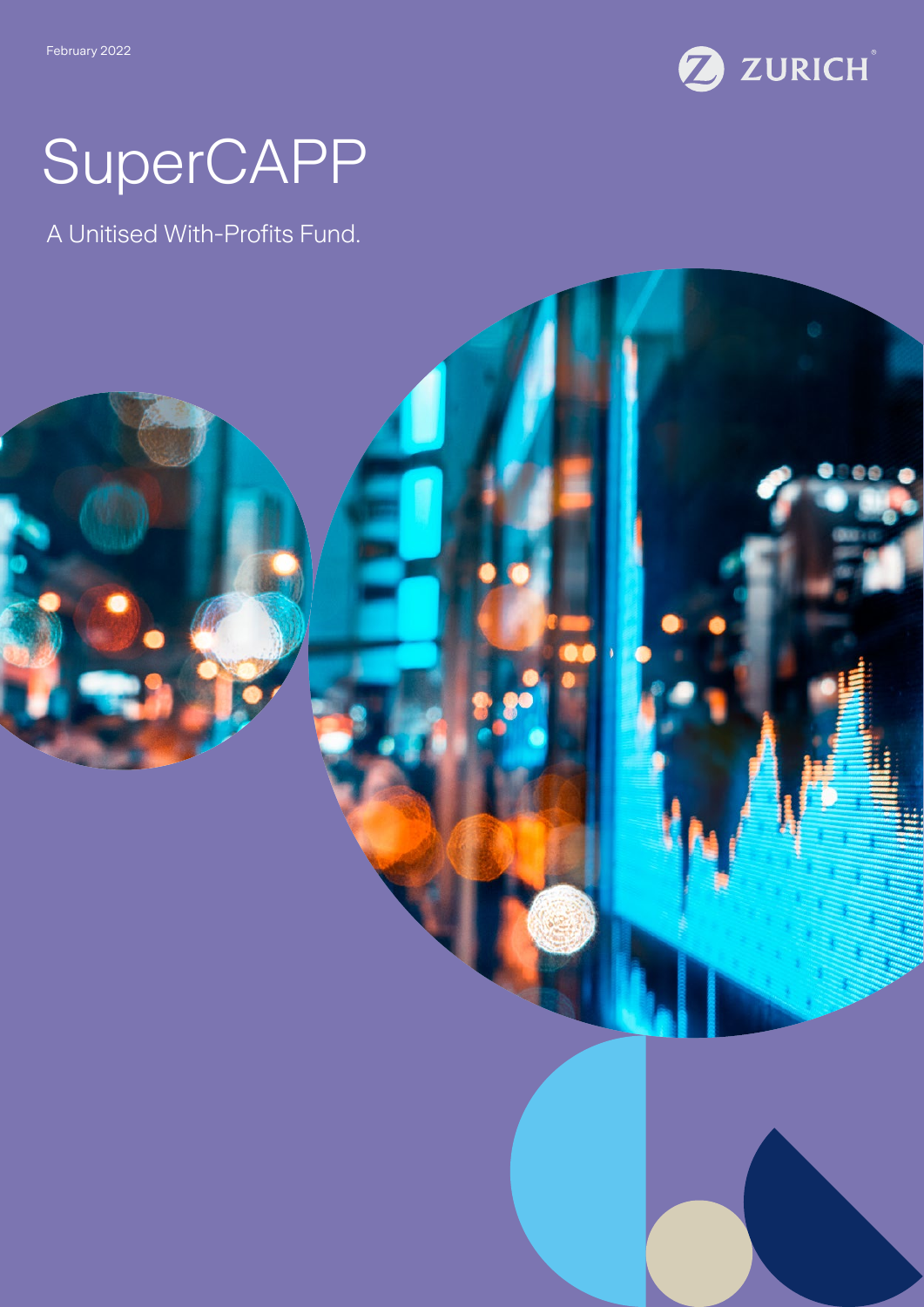## SuperCAPP into 2022

The SuperCAPP fund was launched in 1978 and has been closed to new business since 2021.

#### The Annual Dividend

Annual Dividends aim to provide policyholders with a steady accumulation of investment return from year to year that is broadly consistent with prevailing medium-term interest rates. The relationship between the SuperCAPP Annual Dividends and end of year medium-term interest rates over the past 10 years is illustrated in the below graph. The Fund closed to new business in 2021. The fund is only accepting inflows from existing customers in very limited circumstances.



The interim Annual Dividend for 2022 has been set at 0% to reflect the sustained low interest rate environment. The declared Annual Dividend for 2021 is unchanged from the 2021 interim Annual Dividend of 0.00%.

| Policy Type                                                                                              | <b>Annual Dividend</b> |               |
|----------------------------------------------------------------------------------------------------------|------------------------|---------------|
|                                                                                                          | 2022 Interim           | 2021 Declared |
| SuperCAPP PRSA Fund<br>(For all issued PRSA plans)                                                       | $0\%$ *                | $0\%$ *       |
| SuperCAPP Fund<br>(For pension and gross roll-up saving and investment plans issued since November 1998) | $0\%$ *                | $0\%$ *       |
| <b>AutoMetric SuperCAPP</b><br>(For AutoMetric SuperCAPP plans issued between 1981 and 1998)             | $0\%$ *                | $0\%$ *       |
| <b>SuperCAPP</b><br>(For SuperCAPP plans issued between 1978 and 1982)                                   | $-0.75%$               | $-0.75%$      |

\*Annual management charges (AMC) apply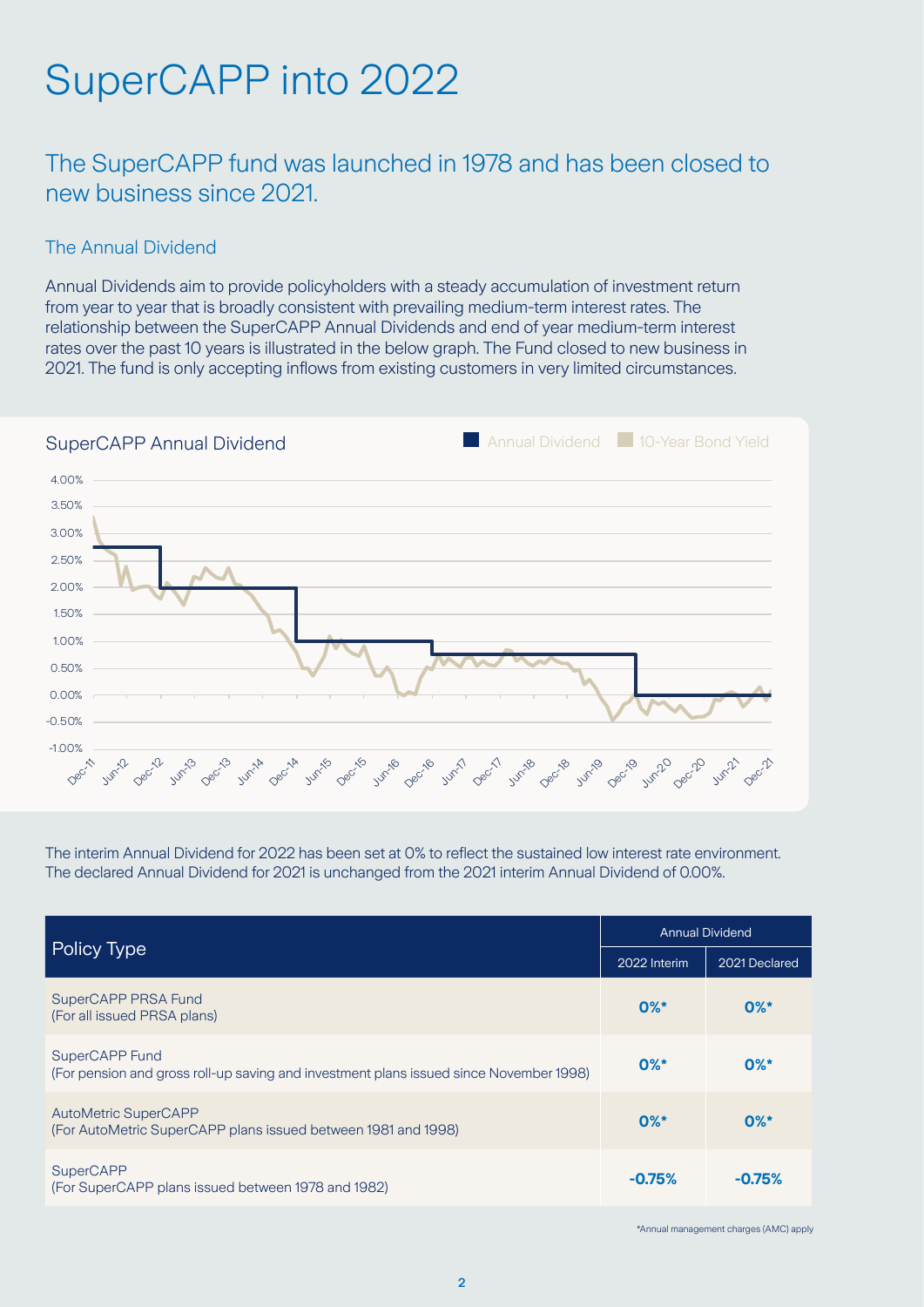

#### Minimum Annual Dividend Guarantee

Annual Dividends are distributed via the change in the daily unit prices and this is offset by the element of management charges deducted through the unit price. Some policyholders have a Minimum Annual Dividend Guarantee most commonly stated as a guarantee that unit prices cannot fall. The minimum Annual Dividend for these policyholders is the element of charges deducted through the unit price.

The impact of the Minimum Annual Dividend Guarantee applying is that higher Annual Dividends will be distributed to policyholders with the guarantee and this will be offset by lower Special Dividends for these policyholders.

#### Special Dividends

Special Dividends may also be paid on withdrawal of money invested in the Fund for five or more years. Policies investing in the Fund are grouped into Cohorts of similar policies for the purpose of calculating Special Dividend rates. These Cohorts aggregate policyholders into bands based on year of entry into the Fund, premium frequency of their policy (single and regular premium) and product type (e.g. PRSA policies have separate Cohorts to non-PRSA policies). The Special Dividend reflects the actual investment return achieved by the Cohort in excess of the amount already distributed through Annual Dividends.

In certain circumstances, such as a period of sustained negative market returns to the portfolio, encashment values may be reduced by the application of a Market Level Adjustment. A Market Level Adjustment may be applied to the entirety of the Fund or to one or more Cohorts of the Fund.

### With-Profits Operating Principles

Further information regarding the principles that are used to manage the SuperCAPP fund can be found in the SuperCAPP With-Profits Operating Principles document. This is available online on the Funds section of our website **(www.zurich.ie/with-profits).**